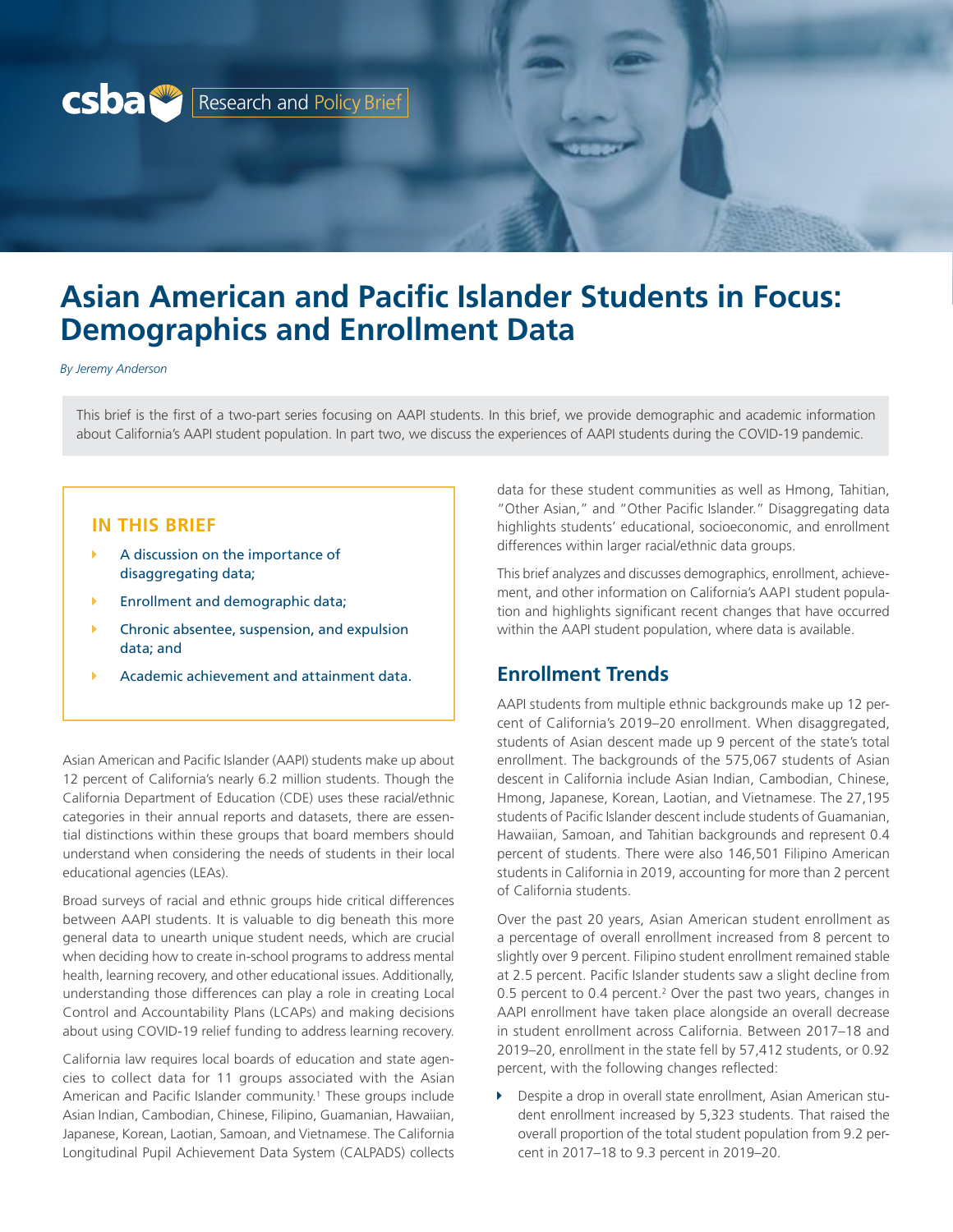- <span id="page-1-0"></span>The overall enrollment of Filipino students has declined by 5,149 students over the past two academic years. Even though Filipino students' overall enrollment fell, the proportion of Filipino students in the state stayed around 2 percent. This steady rate is due to the overall drop in California student enrollment.
- $\blacktriangleright$  Like Filipino students, students of Pacific Islander descent saw a drop in enrollment of 1,725. That decrease changed their overall proportion of California's total student population from 0.5 percent to 0.4 percent.<sup>3</sup>

# **Enrollment by County and LEA**

The number of AAPI students enrolled by county varies widely across California. Of its 58 counties, 57 have LEAs that enroll AAPI students. Alpine County was the only county with no AAPI students enrolled in the 2019–2020 academic year. Fifty-four percent of all AAPI students in California attend school in just four counties: Los Angeles, Santa Clara, Orange, and Alameda.<sup>[4](#page-7-0)</sup> Santa Clara County has the highest proportion of AAPI students, with 93,485 of its 272,132 students (34.7 percent). Besides Alpine County, Sierra County has the lowest proportion of Asian American, Filipino, and Pacific Islander students, with two of the county's 407 students  $(0.5$  $(0.5$  percent). $5$ 

There is substantial variation in the total enrollment and percentage of AAPI students in LEAs across California. Enrollment data for LEAs include school districts, charter schools, county offices of education, and state special schools. Asian American, Filipino, and Pacific Islander students are enrolled in nearly 88 percent of LEAs in California. Of California's 1,034 LEAs, 126 (12.2 percent) have no AAPI students. The majority of AAPI students (51 percent) students attend school in just 37 LEAs throughout California.<sup>[6](#page-7-0)</sup>

#### **Economic, Socioeconomic, and Language Status**

There are wide variations in a range of economic indicators for different AAPI communities. According to the U.S. Census Bureau's most recent American Community Survey (which disaggregates data even further than other datasets in this brief), nationwide, the AAPI community has the highest earnings inequality of any demographic group.[7](#page-7-0) While the median household income for the Asian American demographic is higher than the national average of \$68,703, median incomes within specific communities of the AAPI community fall below that median, creating the highest earnings disparities within any demographic group. The median household income for Asian Americans in 2019 was \$88,204,<sup>8</sup> and the median household income for Pacific Islanders was \$61,911. For those of Hmong descent, it was \$73,373, and for those of Nepalese descent, it was \$63,619. In comparison, white Americans earn a median income of \$68,785. Despite the wide variation within AAPI demographic groups, however, their median incomes are substantially higher than for Black Americans (\$41,935) and Latino and Hispanic Americans (\$51,811).<sup>9</sup>

## **DIFFERENCES IN REPORTING ETHNIC/RACIAL DATA**

There are important differences between how the CDE and the federal government report ethnic/racial data. The U.S. Census Bureau classifies survey responses using broader racial and ethnic categories than CDE.

This distinction is most noticeable for Filipino Americans. In the Census Bureau's data, Filipino Americans are reported in the "Asian American" race and ethnicity category, along with Cambodians, Chinese, Indians, Japanese, Koreans, Malaysians, Pakistanis, Thai, and Vietnamese. For this reason, this series of briefs includes Filipino Americans in the Asian American designation unless specifically using data from the CDE or other sources that include them as a distinct category.

"Pacific Islander" also encompasses many different ethnicities and nationalities in federal data. These include Native Hawaiians, Chamorus, Samoans, Marshallese, Tongans, and Fijians.

Poverty is even higher within specific AAPI communities. For example, even though the Hmong community is included in the "Asian American" designation, 44 percent experience poverty, which is higher than the broader Asian American average. In a 2019 survey of the AAPI community in California, more than 80 percent of Native Hawaiian and Pacific Islanders described experiencing at least one of 10 possible economic hardships within the previous 12 months. Seventy-six percent of Hmong, 71 percent of Cambodian, 70 percent of Vietnamese, and 70 percent of Filipino Californians also reported experiencing at least one hardship. The potential hardships included:

- $\blacktriangleright$  Putting off seeing a doctor or purchasing medication for financial reasons;
- $\triangleright$  Not being able to pay a monthly bill;
- Receiving federal food assistance;
- Reducing meals or cutting back on food to save money;
- Receiving unemployment benefits;
- Receiving food from a food bank or pantry;
- Using a payday lending service;
- Helping parents or in-laws financially;
- $\blacktriangleright$  Receiving financial help from friends or family; and
- $\blacktriangleright$  Having difficulty paying rent or mortgage.<sup>[10](#page-7-0)</sup>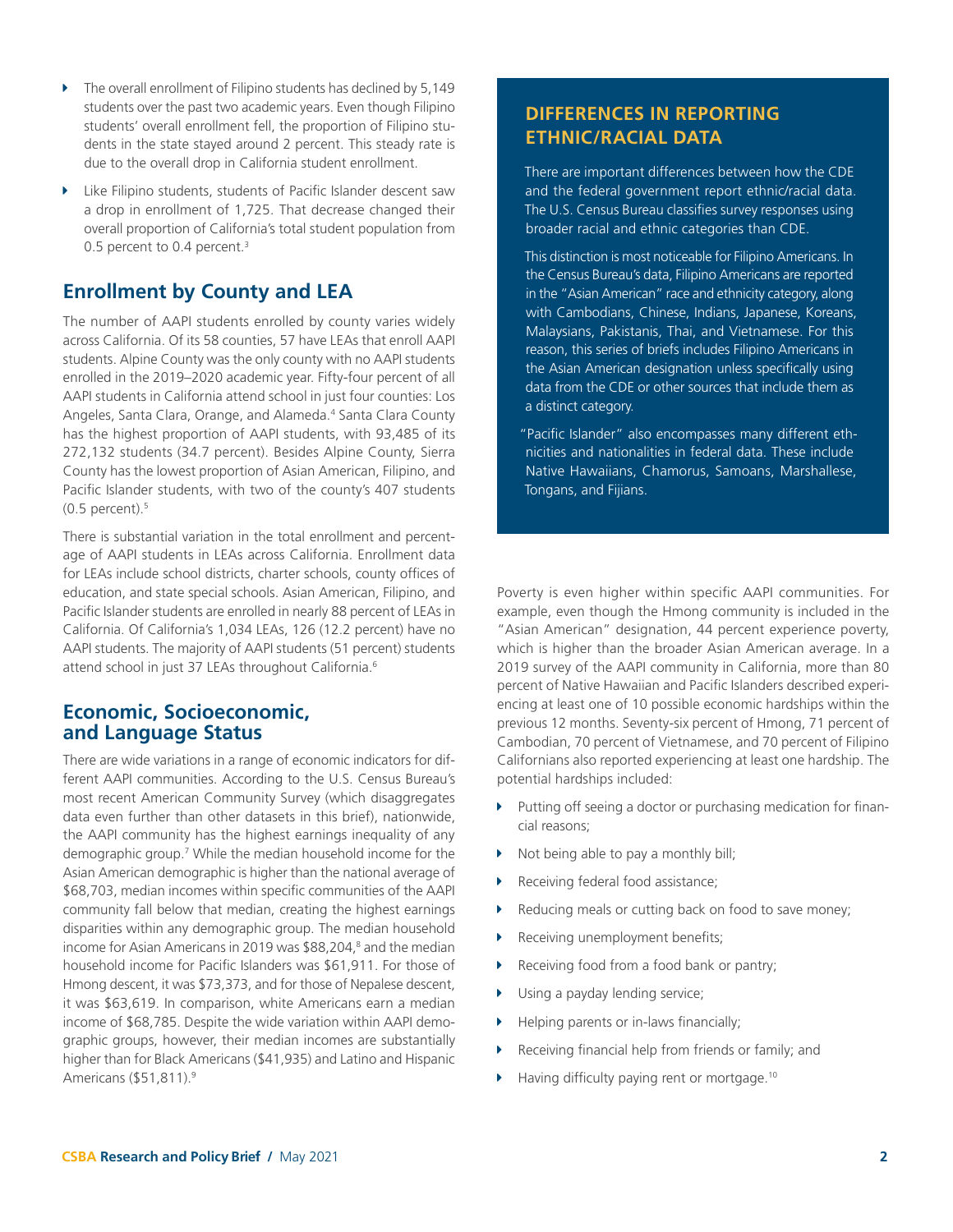<span id="page-2-0"></span>Of the Native Hawaiian or Pacific Islanders who responded to the survey, 45 percent said that they experienced at least four of these economic hardships. This is compared to 32 percent of Hmong, 22 percent of Cambodian, 22 percent of Filipino, 21 percent of Vietnamese, and 10 percent of Chinese Californians[.11](#page-7-0)

When looking at AAPI students in the state, the CDE distinguishes data on socioeconomically disadvantaged students from income disadvantage. Students are designated as socioeconomically disadvantaged in California if they meet at least one of the following criteria:

- $\triangleright$  neither of the student's parents has received a high school diploma.
- the student is eligible for or participating in the Free or Reduced-Price Meal program.
- the student is eligible for or participating in the Title I Part C Migrant program.
- the student was considered Homeless.
- the student was Foster Program Eligible.
- the student was Directly Certified for free or reduced priced meals at the state level.
- the student was enrolled in a Juvenile Court School.
- the student is eligible as Tribal Foster Youth.<sup>[12](#page-7-0)</sup>

Of California's 6.2 million TK-12 students, 3.7 million were identified as socioeconomically disadvantaged in the 2019–20 academic year. AAPI students make up 7.5 percent of that total but that percentage hides more significant proportions of student poverty within AAPI demographic groups. For example, 65.5 percent of Pacific Islander students are socioeconomically disadvantaged. In contrast, only 37 percent of Asian American students and 34 percent of Filipino students are classified as socioeconomically disadvantaged, which is below the state average of 60.7 percent.

#### **Language Learner Status**

There were 1.1 million English learners in California schools in 2019–20, comprising 18.6 percent of all TK-12 students.<sup>13</sup> Asian languages make up five of the top 12 non-English languages spoken in California. These languages and their respective ranks are Chinese (two), Vietnamese (three), Korean (four), Tagalog (seven), and Japanese (12).<sup>14</sup> Of public school students who are English learners, 2 percent speak Vietnamese, 2 percent speak Mandarin, a little more than 1 percent speak Cantonese, 1 percent speak Pilipino or Tagalog, and 0.82 percent speak Korean in the home.<sup>[15](#page-7-0)</sup> When looking at Asian American, Filipino, and Pacific Islander English learners in California by proportion, 21 percent of Asian American students are English learners, 10 percent of Filipino students are English learners, and 13 percent of Pacific Islander students are English learners. Figure 1 shows how those proportions decrease across grade levels for all three groups.



## **Migrant Students**

There were 47,400 students identified as migrants in 2019–20, which was 0.7 percent of all California students. The total number of migrant students increased by 38 percent from 2017–18. Even though the number of migrant students rose across the state, the number of Asian American and Filipino migrant students fell. Of all migrant students, 0.9 percent were Asian American students (467), 0.05 percent were Filipino students (25), and 0.01 percent were Pacific Islander students (5, an increase of 3 from 2018). Though Asian American students had a slightly higher proportion than the state average overall, Hispanic or Latino students made up 98 percent of all migrant students.

#### **Homeless Students**

CDE uses the [McKinney-Vento Act definition](https://www.cde.ca.gov/sp/hs/homelessdef.asp) of homeless children and youths, which is "individuals who lack a fixed, regular, and adequate nighttime residence.["16](#page-7-0) There were 194,709 students identified as homeless in the 2019–20 academic year, which was 3 percent of all California students (down 5 percent from 2017–18). Of all students experiencing homelessness, 3 percent were Asian American (5,778), 1.5 percent were Filipino (2,930), and 0.6 percent were Pacific Islander (1,166). Because of the reporting lag, it is unclear how much impact the pandemic has had on homelessness for AAPI students in California. There is some concern among homeless advocacy groups and LEAs that the number of homeless students may be undercounted due to difficulty reaching homeless students' families (particularly during the pandemic) and a potential reluctance for families to identify themselves as experiencing homelessness.[17](#page-7-0)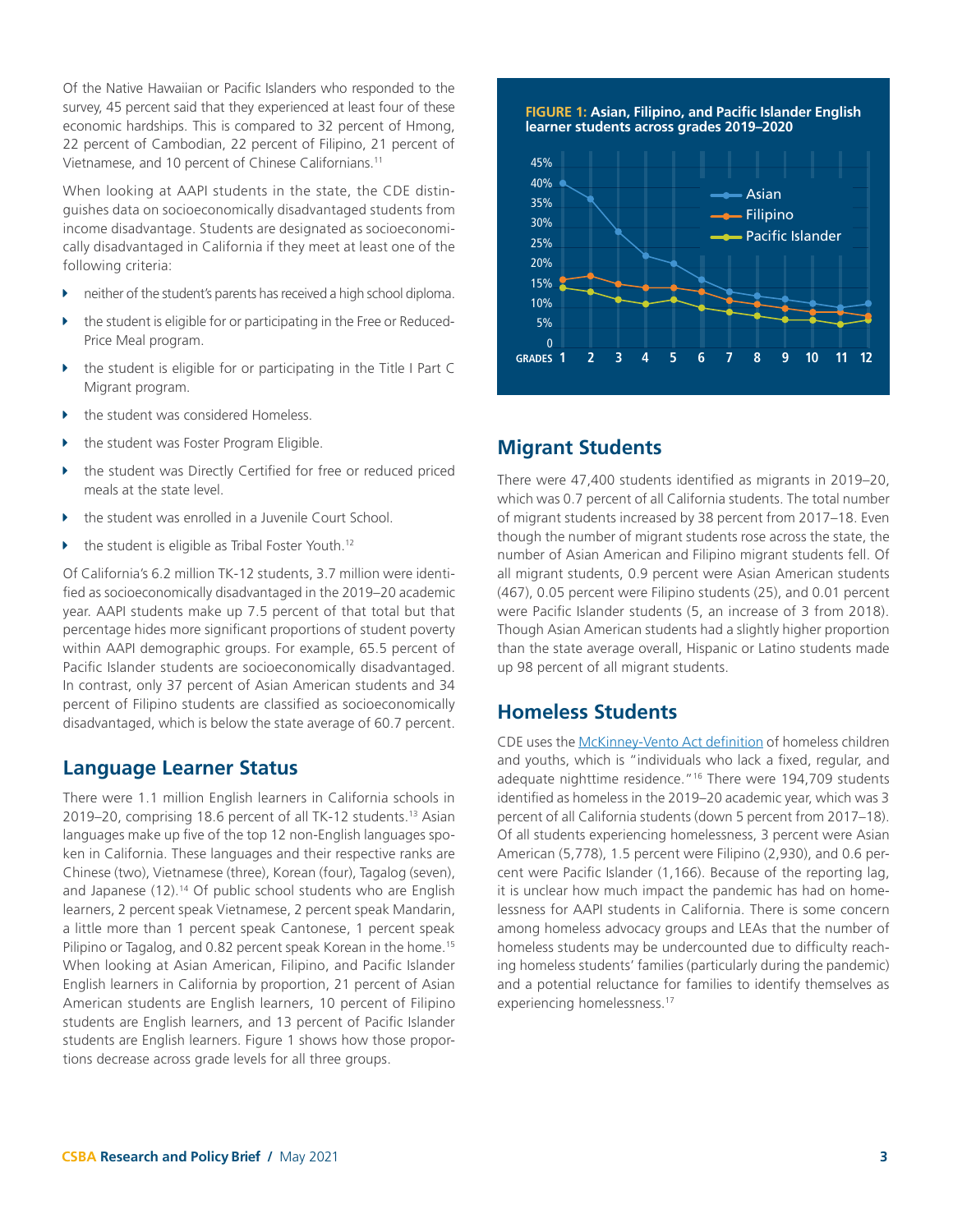#### <span id="page-3-0"></span>**Foster Students**

There were 33,340 foster students in the 2019–20 academic year, which was 0.5 percent of all California students (down 3 percent from 2017–18). Of all foster students, 1 percent were Asian American (280), 0.4 percent were Filipino (148), and 0.3 percent were Pacific Islander (107). Like students experiencing homelessness, it is also unclear how this student group may be impacted by the pandemic, given the lag in reported data.

#### **Students with Disabilities**

Filipino, Pacific Islander, and Asian American students are identified as students with disabilities at a significantly lower rate than any other ethnic/racial group in California. While the statewide average for identification for students with disabilities was 11.7 percent, just 6 percent of Asian students, 8 percent of Filipino students, and 9 percent of Pacific Islander students were identified in the 2019–20 academic year.<sup>18</sup>

## **Academic Achievement**

Due to the COVID-19 pandemic, the most recent data for the California Assessment of Student Performance and Progress (CAASPP) is from 2018–19. English language arts and math academic achievement results from that year vary significantly between Asian American, Filipino, Pacific Islander students.

Seventy-four percent of Asian American students met or exceeded standards in math, outperforming the average of 40 percent for all students across California. Nearly 60 percent of Filipino students and 33 percent of Native Hawaiian or Pacific Islander students met or exceeded English language arts standards. Eleventh-grade CAASPP results are of particular importance as they are used by the California State University system (and many community colleges) as indicators of college readiness. Seventy percent of 11<sup>th</sup>-grade Asian American students met or exceeded standards for math as compared to 51 percent of Filipino students and 26 percent of Native Hawaiian or Pacific Islander students.

In English language arts, Asian American students also had higher proportions of students that met or exceeded standards than any other group. Seventy-seven percent of Asian American students met or exceeded standards, compared to 72 percent of Filipino students, 44 percent of Pacific Islander students, and 51 percent of all students in the state. Eighty percent of 11<sup>th</sup>-grade Asian American students met or exceeded standards for ELA compared to 76 percent of Filipino students and 50 percent of Native Hawaiian or Pacific Islander students.[19](#page-7-0)

Academic achievement scores should be analyzed with a degree of caution, however, and show the need for disaggregation of data as broad racial/ethnic categories can hide significant differences in student achievement. Although Asian American students as a group perform above the state average, multiple studies and reports over the years have highlighted that Hmong, Laotian, and Vietnamese students score lower, on average, on achievement tests and have lower college-going rates than other Asian American students.<sup>20</sup> It is crucial for school leaders to disaggregate racial/ethnic achievement data at the local level to identify more targeted supports for students.



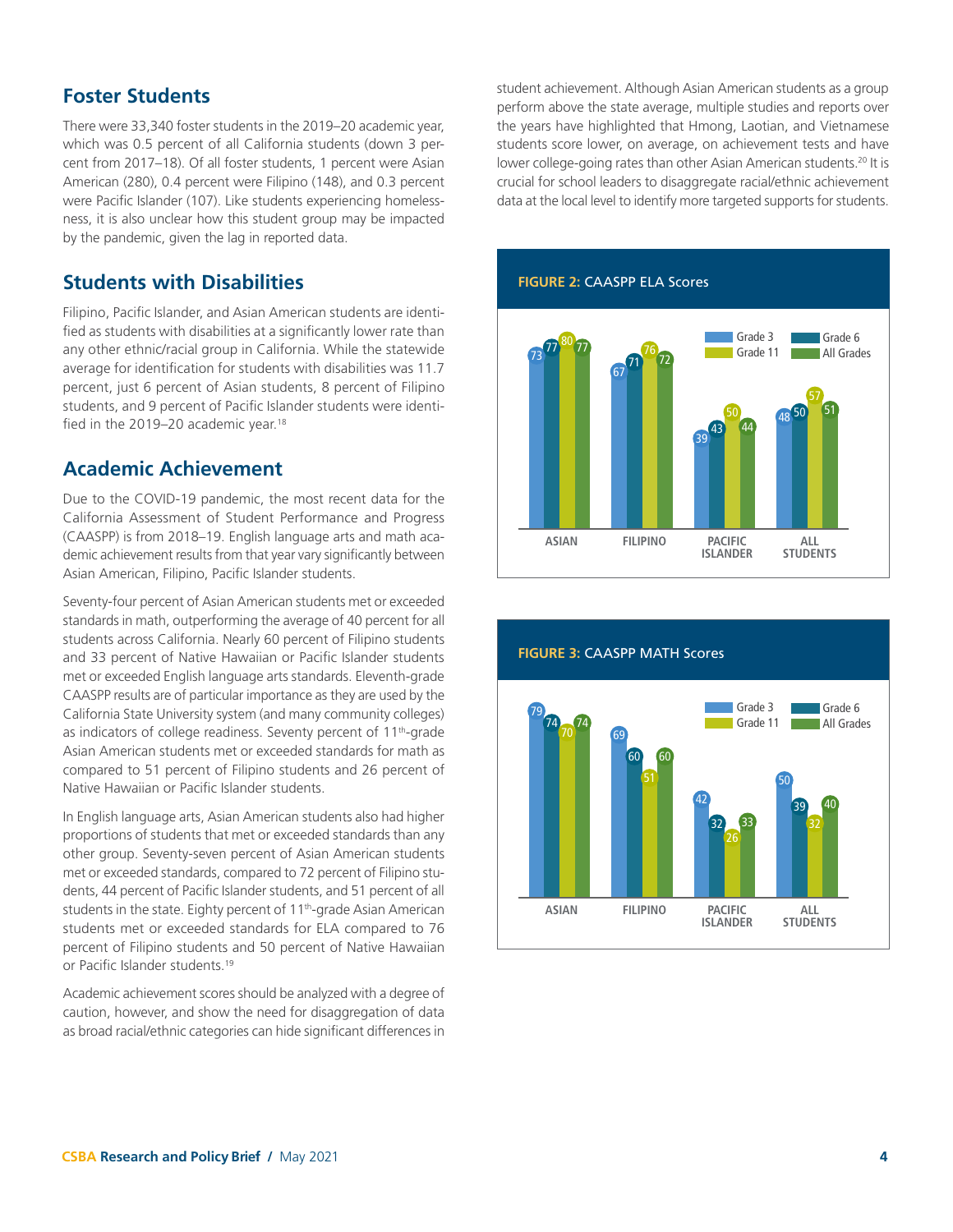# <span id="page-4-0"></span>**Academic Achievement and Economic Disadvantage**

In addition to differences between different AAPI groups, there are significant disparities between economically disadvantaged AAPI students who met or exceeded standards and non-economically disadvantaged AAPI students.<sup>[21](#page-7-0)</sup>

Figures 4 and 5 below compare economically disadvantaged (ED) Asian, Filipino, and Pacific Islander students who met or exceeded standards in CAASPP math and ELA to those who were not economically disadvantaged. The most significant gaps occur with Asian American students across all grades for math and ELA. Third grade Pacific Islander students also have large gaps in both math and English language arts.



# **Attendance, Suspensions, and Expulsions**

Students' success in school is heavily impacted by their attendance. Nationwide, historically marginalized student groups are overrepresented among those who are chronically absent.<sup>22</sup> A range of student outcomes are negatively influenced by chronic absenteeism, including reduced math and reading achievement, lower educational engagement, and decreased social engagement.<sup>[23](#page-7-0)</sup> For those reasons, the following section explores Asian American, Filipino, and Pacific Islander student data for absenteeism, suspensions, and expulsions.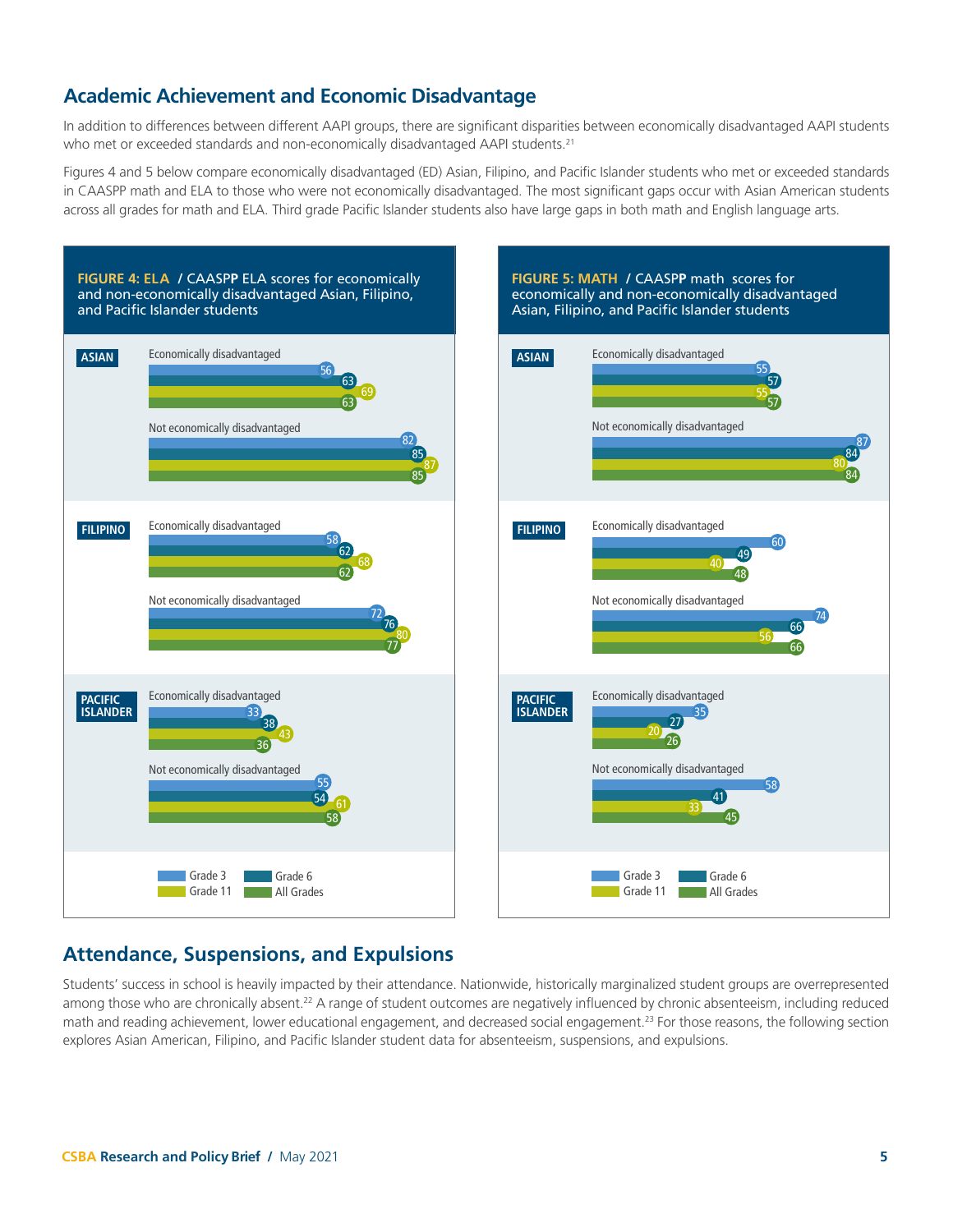#### <span id="page-5-0"></span>**Absenteeism**

In 2020, the CDE released absenteeism data (by reason) for 2017–18 and 2018–19.<sup>24</sup> CDE disaggregated the data for the first time into the following categories: average days absent, excused absences, unexcused absences, out-of-school suspensions, and incomplete independent study absences. This data can help LEAs better target intervention and support strategies to reduce chronic absenteeism in their districts. According to Education Code, students are designated as chronically absent when they have missed 10 percent or more of the days they were expected to attend school.

| <b>TABLE 1:</b> Absenteeism Data for Asian, Filipino, and Pacific Islander<br>Students: 2018-1925 |                        |                          |                     |                       |                             |
|---------------------------------------------------------------------------------------------------|------------------------|--------------------------|---------------------|-----------------------|-----------------------------|
|                                                                                                   | Average<br>days absent | Chronic<br>absentee rate | Excused<br>absences | Unexcused<br>absences | Out of school<br>suspension |
| Asian                                                                                             | 6.2                    | 4.3%                     | 66.3%               | 31%                   | 0.5%                        |
| Filipino                                                                                          | 7.3                    | 6.2%                     | 64.2%               | 32.1%                 | 0.6%                        |
| Pacific<br>Islander                                                                               | 12.3                   | 20.2%                    | 12.3%               | 49.1%                 | 1.2%                        |
| Statewide                                                                                         | 9.8                    | 12.1%                    | 54.1%               | 39.5%                 | 1.2%                        |

Table 1 shows data for five different absentee-related categories from 2018–19 (the most recent absentee data available from CDE). The last three categories in the table contain a description of how those days absent were designated. Overall, Asian American and Filipino students were absent for fewer average days than Pacific Islander students. Pacific Islander absences were categorized as unexcused about 17 percent more than Asian American or Filipino students. Pacific Islander students were also given out-of-school suspensions twice as often as their Asian American classmates.

# **Suspensions**

In 2019–20, Asian American (0.7 percent) and Filipino (0.9 percent) students continued to have the lowest suspension rates of any demographic group and substantially lower rates than the average statewide (3 percent). Pacific Islander students maintain a higher average (3 percent), which represents the third-highest rate of any student ethnic group (behind African American students at 6.8 percent and American Indian or Alaskan Native students at 5 percent). However, the suspension rate for Pacific Islander students has dropped nearly 2 percent from 2017–18.

Of those students suspended, 18.3 percent of Asian American students and 16.1 percent of Filipino students have experienced multiple suspensions. Twenty-two percent of Pacific Islander students who have been suspended have multiple suspensions. These rates are lower than the state average of 27.3 percent and are the three lowest rates for multiple suspensions of any student group.<sup>26</sup>

# **Expulsions**

Asian American and Filipino students are expelled at a much lower rate than any other demographic student group in California, both at 0.01 percent. They are also expelled at a lower rate than the state average of 0.05 percent. Pacific Islander students are expelled at 0.07 percent, however, slightly higher than the average statewide. Compared to 2017–18, expulsion rates are down slightly across all three groups.<sup>27</sup>



# **Statewide Dropout Rates**

In the 2019–20 academic year, the statewide dropout rate was 9 percent; the rate was 4 percent for Asian American and Filipino students. The dropout rate for Pacific Islander students was 9.5 percent, which was the fourth highest of the eight ethnic/racial designations captured in California data.<sup>28</sup> However, the dropout rate for Pacific Islander students has steadily decreased by 2 percent over the past three years.<sup>29</sup>

# **High School Graduation Rates**

The statewide graduation rate for 2019–20 was 84.3 percent. Graduation rates for Asian American students were 92.6 percent, 92.4 percent for Filipino students, and 84.4 percent for Pacific Islander students[.30](#page-7-0) Graduation rates for Pacific Islander students increased by 3 percent over the past two years. $31$  Compared to 2017–18, graduation rates for Asian American and Filipino students fell by about 1 percent. It is important to note that the COVID-19 pandemic likely impacted the graduation rates of all student groups. The following figure includes graduation-rate trends for the last five years to include the years pre-pandemic.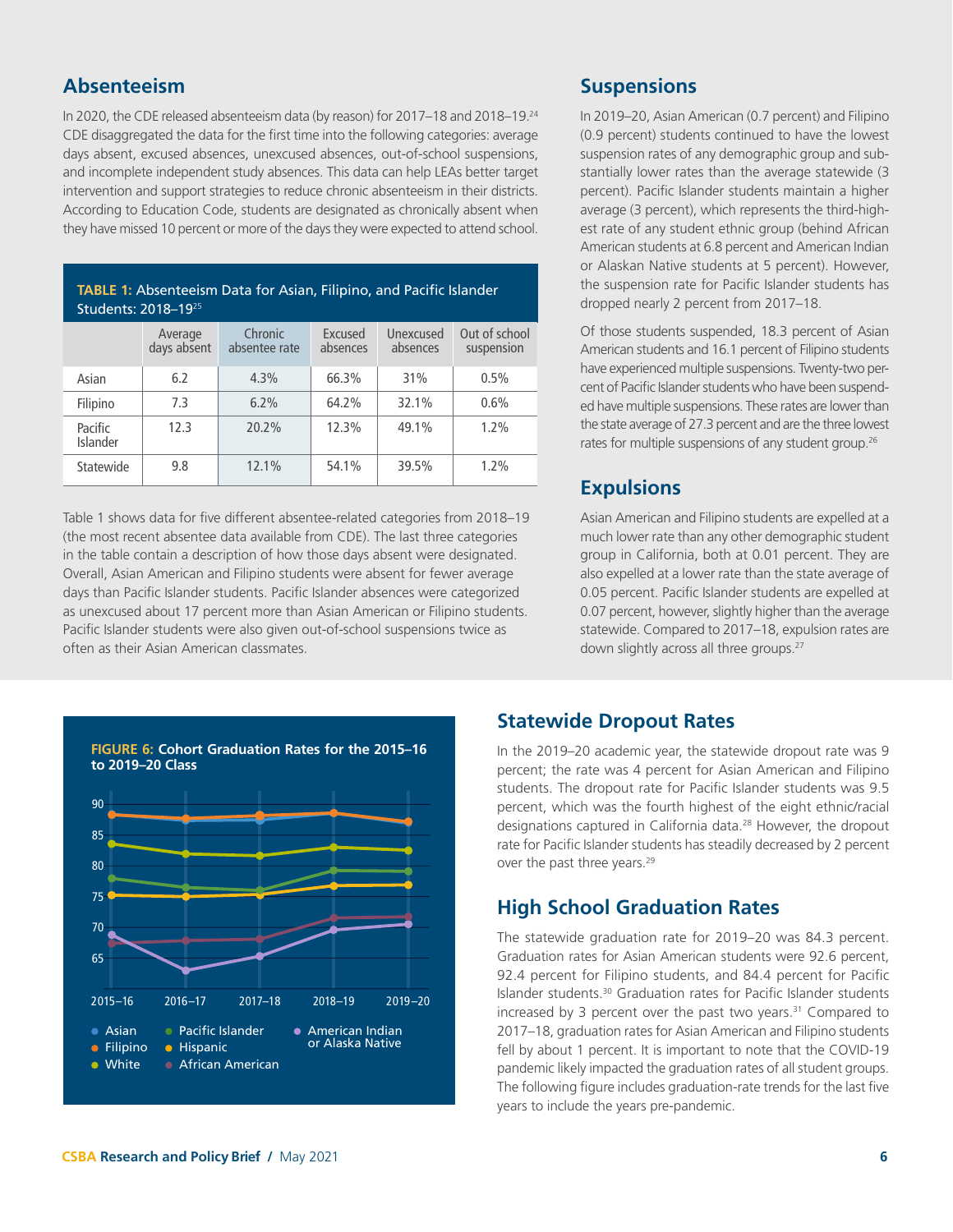#### <span id="page-6-0"></span>**Graduates Meeting UC/CSU Requirements**

Fifty-one percent of all California graduates met all a-g requirements for admission to a University of California or California State University school in the 2018–19 school year, which was 0.4 percent higher than the previous year. Asian American and Filipino students who graduated and met those requirements were the two highest of any student demographic group (75 percent and 67 percent, respectively). In contrast, 40 percent of Pacific Islander students who graduated met these requirements, the second lowest of any demographic group.

# **AP Test Taking and Scores**

Advanced Placement (AP) test-taking rates and scores are additional indicators that CDE uses to measure postsecondary preparation. It is important to note that the College Board combines Filipino students with Asian American students when they issue their annual reports. In 2019, 423,174 students in California took 793,695 AP exams. The average score, statewide, was 2.94 out of a possible five. Of those that took AP exams, 98,339 Asian American students (71 percent of 10<sup>th</sup>- to 12<sup>th</sup>-grade Asian American students) took 215,471 exams, or 27 percent, of the total exams taken in the state. Asian American students make up 9 percent of  $10<sup>th</sup>$ - to  $12<sup>th</sup>$ -grade students in California and 23 percent of those taking AP tests. The average exam score for Asian American students was 3.35 out of five. There were 1,287 Native Hawaiian/Pacific Islander students (18 percent of 10<sup>th</sup>- to 12<sup>th</sup>-grade Pacific Islander students) who took 2190 exams, with an average score of 2.47 out of five.<sup>32</sup> Pacific Islander students are underrepresented amongst AP test takers, making up 0.5 percent of  $10<sup>th</sup>$ - to  $12<sup>th</sup>$ -grade students in the state, but 0.3 percent of students who took an AP test in 2019.

# **Conclusion**

One of the more significant takeaways from this brief is the critical nature of disaggregating broad racial/ethnic student categories when analyzing data at any level. California's AAPI student population varies socioeconomically and academically in unique and nuanced ways that large-scale data collection does not capture. That variation cuts across the state and individual LEAs. Members can better understand specific student needs by disaggregating student data within their districts and in individual schools. For instance, by disaggregating data, we find that Pacific Islander students tended to have lower scores on standardized state exams and higher absenteeism rates than their peers. Pacific Islander students also experienced higher poverty rates, and these students may need additional support to improve attendance, which may also help academically. Specific student groups' needs may vary widely within larger ethnic/racial groups. Identifying that variation will play a crucial role in determining the types of supports that will be effective for students moving forward.

# **Questions for Boards to Consider**

Seeking answers to the following questions could better help board members to understand their AAPI student communities:

- **1)** What are the major differences in enrollment, demographic, and academic data for AAPI students in my district or county?
- **2)** How are those differences distributed across and within schools in my district or county?
- **3)** What supports are currently in place to address academic disparities within the AAPI student community? What supports might need to be created to serve students better?

**Jeremy Anderson, Ph.D.,** is an education policy analyst for the California School Boards Association.